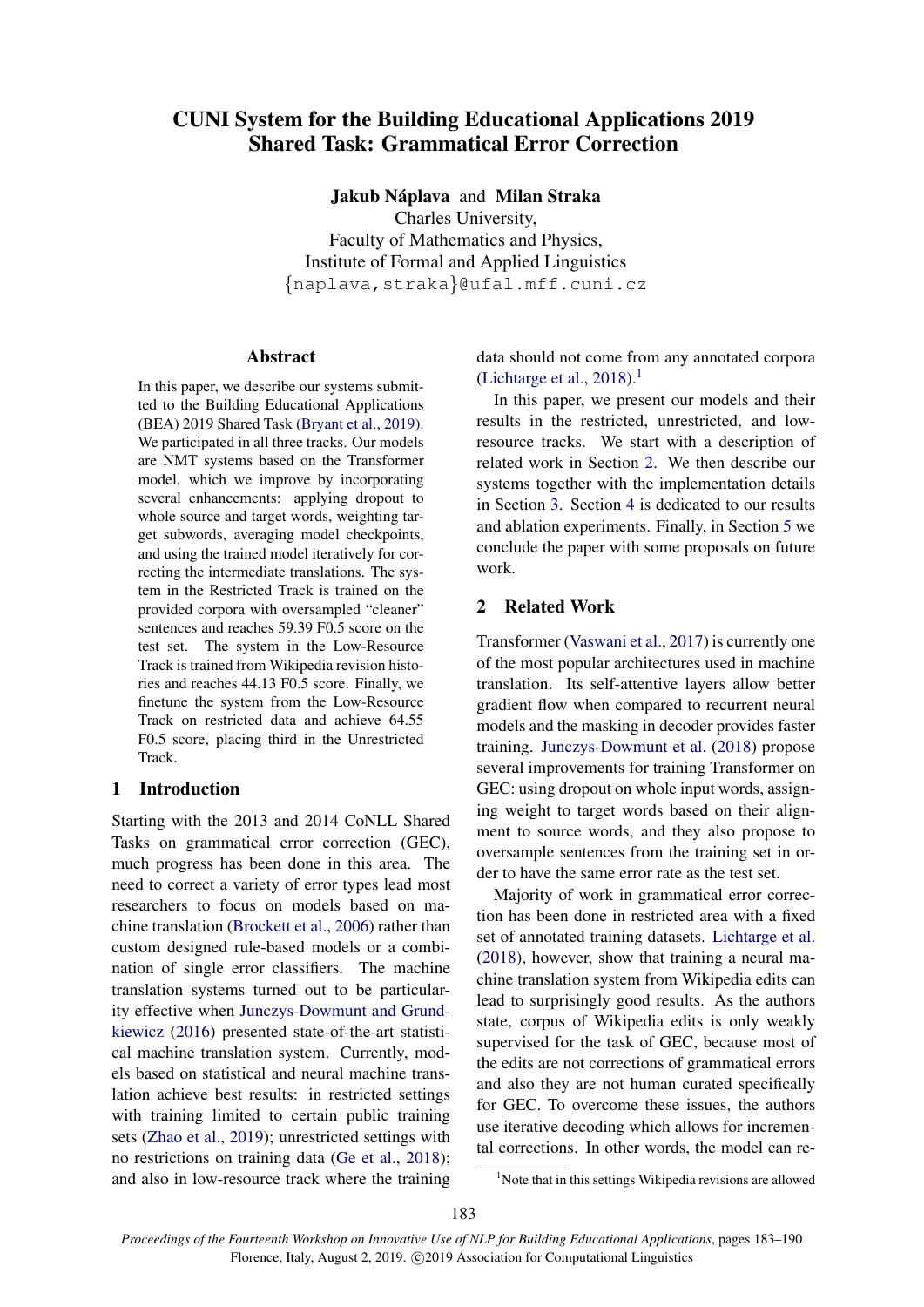peatedly translate its current output as long as the translation is more probable then keeping the sentence unchanged. Similar idea is also presented in [\(Ge et al.,](#page-7-4) [2018\)](#page-7-4), where the translation system is trained with respect to the incremental inference.

# <span id="page-1-0"></span>3 Our System

In this section, we present our three systems submitted to each track of the BEA 2019 Shared Task. We start with the Restricted Track In Section [3.1,](#page-1-1) where we present a series of improvements to the baseline Transformer model. In Section [3.2,](#page-3-0) we describe our model trained on Wikipedia revisions which was submitted to the Low-Resource Track. Finally, in Section [3.3,](#page-3-1) we describe the model submitted to the Unrestricted Track.

All our models are based on the Transformer model from Tensor2Tensor framework version  $1.12.0^{2}$  $1.12.0^{2}$  $1.12.0^{2}$ 

# <span id="page-1-1"></span>3.1 Restricted Track

In the Restricted Track, we use the 5 provided datasets for system development: FCE v2.1 [\(Yannakoudakis et al.,](#page-7-8) [2011\)](#page-7-8), Lang-8 Corpus of Learner English [\(Mizumoto et al.,](#page-7-9) [2011;](#page-7-9) [Tajiri](#page-7-10) [et al.,](#page-7-10) [2012\)](#page-7-10), NUCLE [\(Dahlmeier et al.,](#page-7-11) [2013\)](#page-7-11), Write & Improve (W&I) and LOCNESS v2.1 [\(Bryant et al.,](#page-7-0) [2019;](#page-7-0) [Granger,](#page-7-12) [1998\)](#page-7-12). From Lang-8 corpus, we took only the sentences annotated by annotators with ID  $0(A0)$  and ID  $1(A1)$ . All but the development sets from W&I and LOCNESS datasets were used for training. The simple statistics of these datasets are presented in Table [1.](#page-1-3) The displayed error rate is computed using maximum alignment of original and annotated sentences as a ratio of non-matching alignment edges (insertion, deletion, and replacement).

We use the *transformer base* configuration of Tensor2Tensor as our baseline solution. The training dataset consists of 1 230 231 sentences. After training, beam search decoding is employed to generate model corrections and we choose the checkpoint with the highest accuracy on a development set concatenated from the W&I and LOC-NESS development sets.

#### 3.1.1 Transformer Big

The first minor improvement was to use the *transformer big* configuration instead of *transformer base*. This configuration has bigger capac-

<span id="page-1-3"></span>

| Dataset           |                | Sentences | Average    |
|-------------------|----------------|-----------|------------|
|                   |                |           | error rate |
|                   | A <sub>0</sub> | 1037561   | 13.33 $%$  |
| Lang <sub>8</sub> | A <sub>1</sub> | 67975     | 25.84 %    |
| FCE v2.1          | train          | 28 3 5 0  | 11.31 $%$  |
|                   | dev            | 2 1 9 1   | 11.67 $%$  |
|                   | test           | 2695      | $12.87\%$  |
| <b>NUCLE</b>      |                | 57151     | 6.56 $%$   |
| W&I               | train A        | 10493     | $18.13\%$  |
|                   | train B        | 13032     | 11.68 $%$  |
|                   | train C        | 10783     | 5.62 $%$   |
|                   | dev A          | 1037      | 18.32 %    |
|                   | dev B          | 1290      | 12.46 %    |
|                   | devC           | 1069      | 5.91 $%$   |
| <b>LOCNESS</b>    | dev N          | 998       | $4.72\%$   |
|                   |                |           |            |

Table 1: Statistics of available datasets. The error rate is computed as a ratio of non-matching alignment edges.

ity and as [Popel and Bojar](#page-7-13) [\(2018\)](#page-7-13) show, it reaches substantially better results on certain translation tasks.

# 3.1.2 Source and Target Word Dropout

Dropout [\(Srivastava et al.,](#page-7-14) [2014\)](#page-7-14) is a regularization technique that turned out to be particularly effective in the field of neural networks. It works by masking several randomly selected activations during training, which should prevent the neural network from overfitting the training data. In the area of NLP, it is a common approach to apply dropout to whole embeddings, randomly zeroing certain dimensions. As [Junczys-Dowmunt et al.](#page-7-7) [\(2018\)](#page-7-7) show, we can also apply dropout to whole source words to reduce trust in the source words. Specifically, full source word embedding vector is set to zero vector with probability  $p$ . We further note this probability as the *source word dropout*.

To make regularization even more effective, we decided to dropout also whole target word embeddings. We refer to the probability with which we dropout entire target word embeddings as the *target word dropout*.

# 3.1.3 Edited MLE

Compared to traditional machine translation task, whose goal is to translate one language to another, GEC operates on a single language. Together with the relatively low error rate, the translation system may converge to a local optimum, in which the

<span id="page-1-2"></span><sup>2</sup> https://github.com/tensorflow/tensor2tensor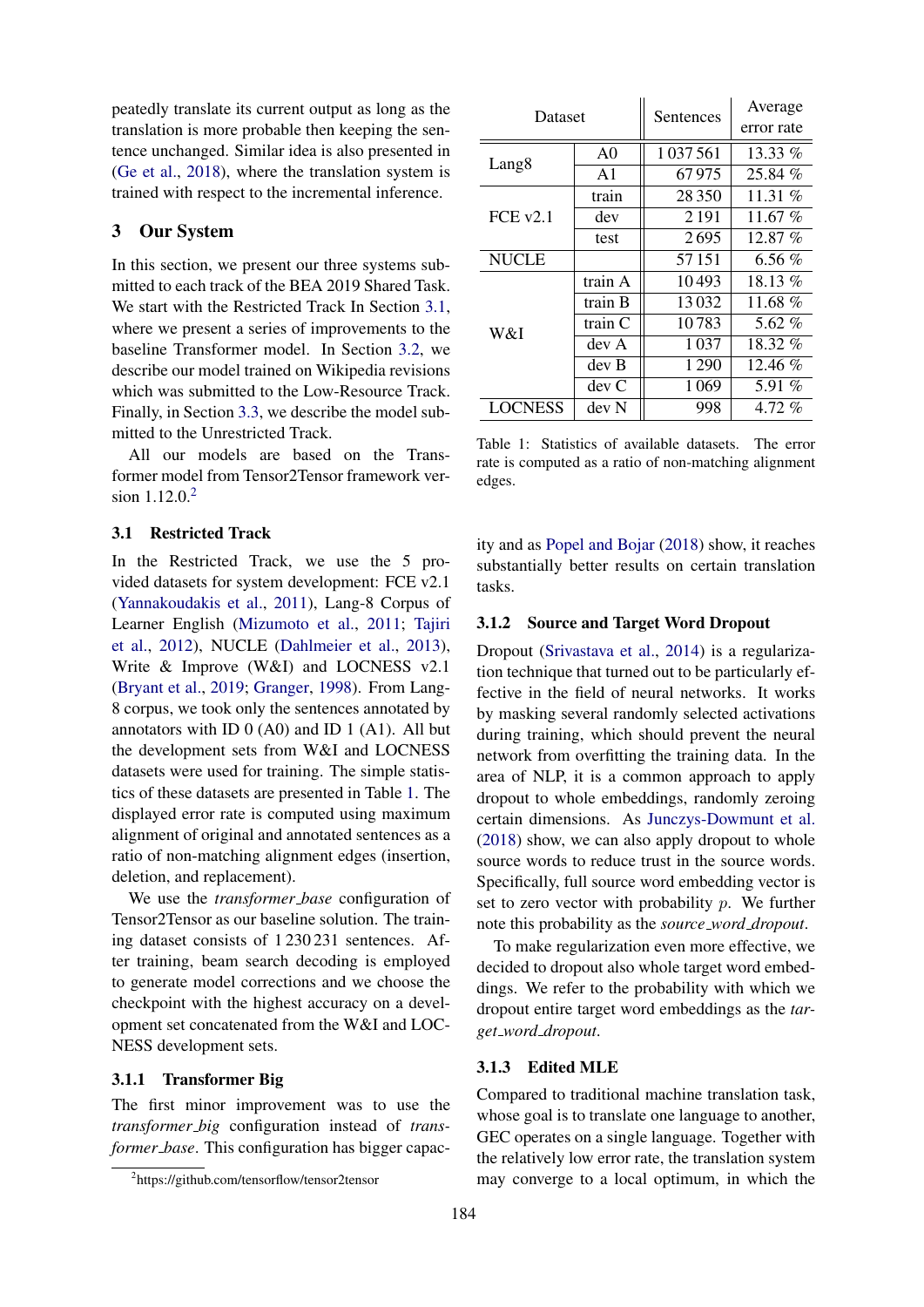model copies the input unchanged to the output. To overcome this issue, [Junczys-Dowmunt et al.](#page-7-7) [\(2018\)](#page-7-7) propose to change the maximum likelihood objective to assign bigger weights to target tokens different from the source tokens. More specifically, they start by computing the word alignment between each source  $x = (x_0, x_1, ... x_N)$  and target sentence  $y = (y_0, y_1, ... y_M)$ . Then they set the weight  $\lambda_t$  of the target word  $y_t$  to 1 if it is matched, and otherwise, if it is an insertion or replacement of a source token,  $\lambda_t$  is set to some predefined constant. Modified log-likelihood training objective then takes following form:

$$
L(x,y) = -\sum_{t=1}^{M} \lambda_t \log P(y_t | x, y_0, \dots, y_{t-1}).
$$

## <span id="page-2-1"></span>3.1.4 Data oversampling

It is crucial to have training data from the same domain as the test data, i.e., training data containing similar errors with similar distribution as the test data. As we can see in the Table [1,](#page-1-3) the vast majority of our training data comes from the Lang-8 corpus. However, as it is quite noisy and of low quality, it matches the target domain the least. Therefore, we decided to oversample other datasets. Specifically, we add the W&I training data 10 times, all FCE data 5 times and NUCLE corpus 5 times to the training data. The oversampled training set consists of 1 900 551.

In Table [1,](#page-1-3) we can also see token error rate of each corpus. The development error rate in W&I and LOCNESS varies from 5.91% up to 18.32%. This gives us a basic idea how the test data looks like, and since the test data does not contain annotations from which set  $(A, B, C, N)$  it comes, we decided not to optimize the training data against the token error rate any further.

# 3.1.5 Checkpoint Averaging

[Popel and Bojar](#page-7-13) [\(2018\)](#page-7-13) report that averaging several last Transformer model checkpoints during training leads both to lower variance results and also to slightly better performance than the baseline without averaging. They propose to save checkpoints every one hour and average either 8 or 16 last checkpoints. Since we found out that the model overfits the oversampled dataset quite quickly, we save checkpoints every 30 minutes.

#### 3.1.6 Iterative decoding

A system for grammatical error correction should correct all errors in the text while keeping the rest

```
Data: input sent; max iters; threshold
for iter in [1,2,..,max iters] do
    beam results = decode(input sent);
    identity\_cost = +\infty;non_identity_cost = +\infty;
    non identity sent = None
    for beam item in beam results do
        text = beam item["text"];
        cost = beam item["cost"];
        if text = input\_sent then
            identity cost = cost;
        else if cost < non identity cost
         then
            non identity cost = cost;
            non identity sent = text;
    end
    if non_identity_cost \leqthreshold · identity cost then
        input sent = non identity sent;
    else
       break;
    end
end
return input sent;
Algorithm 1: Iterative decoding algorithm
```
<span id="page-2-0"></span>of the text intact. In many situations with multiple errors in a sentence, the trained system, however, corrects only a subset of its errors. [Lichtarge](#page-7-5) [et al.](#page-7-5) [\(2018\)](#page-7-5) and [Ge et al.](#page-7-4) [\(2018\)](#page-7-4) propose to use the trained system iteratively to allow the system to correct certain errors during further iterations. Iterative decoding is done as long as the cost of the correction is less than the cost of the identity translation times a predefined constant. While [Lichtarge et al.](#page-7-5) [\(2018\)](#page-7-5) use the same trained model log-likelihoods as the cost function, [Ge](#page-7-4) [et al.](#page-7-4) [\(2018\)](#page-7-4) utilize an external language model for it. Because the restricted track does not contain enough training data to train a quality language model, we adopted the first approach and utilize the trained system log-likelihoods as a stopping criterion.

The iterative decoding algorithm we use is presented in Algorithm [1.](#page-2-0) Note that when the resulting beam does not contain the identical (nonmodified) sentence, the correction with the lowest cost is returned regardless of the provided threshold. We adopted this approach for two reasons – efficiently obtaining the log-likelihood of the identical sentence would require non-trivial mod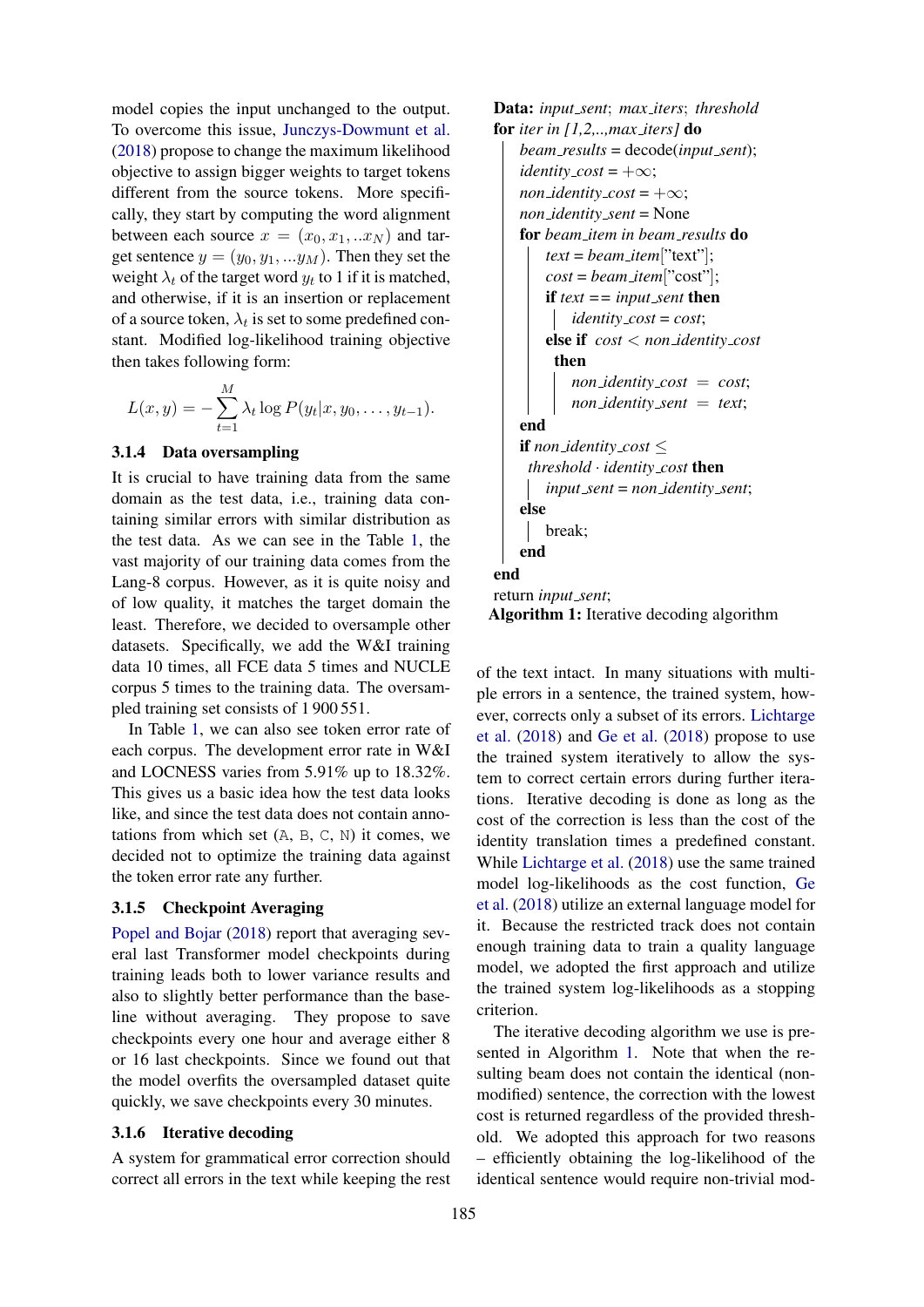ification of the Tensor2Tensor framework, and for *threshold*  $> 1$  (i.e., allow generating changes which are less likely than identical sentence) the results are the same.

#### <span id="page-3-5"></span>3.1.7 Implementation Details

Apart from the first experiment in which we use *transformer base* configuration, all our experiments are based on *transformer big* architecture. We use Adafactor optimizer [\(Shazeer and Stern,](#page-7-15) [2018\)](#page-7-15), linearly increasing the learning rate from 0 to 0.011 over the first 8000 steps, then decrease it proportionally to the number of steps after that.<sup>[3](#page-3-2)</sup> We also experimented with Adam optimizer with default learning rate schedule, however, training converged poorly. We hypothesise that this was caused by the higher learning rate.

All systems are trained on 4 Nvidia P5000 GPUs for approximately 2 days. The vocabulary consists of approximately 32k most common word-pieces, batch size is 2000 word-pieces per each GPU and all sentences with more than 150 word-pieces are discarded. Model checkpoints are saved every 30 minutes. We ran a grid search to find values of all hyperparameters described in the previous sections.

At evaluation time, we run iterative decoding using a beam size of 4. Beam-search lengthbalance decoding hyperparameter alpha is set to 0.6. This applies to all further experiments.

#### <span id="page-3-0"></span>3.2 Low-Resource Track

The dataset for our experiments in the Low-Resource Track consists of nearly 190M segment pairs extracted from Wikipedia XML revision dumps. To acquire these, we downloaded all English Wikipedia revision dumps (155GB in size) and processed them with the *WikiRevision* dataset problem from Tensor2Tensor. The processing pipeline extracts individual pages with chronological snapshots, removes all non-text elements and downsamples the snapshots. With low probability, additional spelling noise is added by either inserting a random character, deleting a random character, transposing two adjacent characters or replacing a character with a random one. With the same low probability, a random text substring (up to 8 characters) may also be replaced with a marker, which should force the model to

<span id="page-3-2"></span> $3$ We use 8000 warmup steps and learning rate schedule=rsqrt decay

learn infilling. Finally, the texts from two consecutive snapshots are aligned and sequences between matching segments are extracted to form a training pair. Only 4% of identical samples are preserved.

Despite having an enormous size compared to 1.2M sentences in the Restricted Track, the training pairs extracted from Wikipedia are extremely noisy, containing a lot of edits that are in no sense grammatical correction. It is also worth noting that the identical data modified by the spelling and infilling operations form nearly 50% of the training pairs.

Since we want to re-use the system in other scenarios, we train the model on the original (untokenized) training data. To evaluate the model on the BEA development and test data, we detokenize the data using Moses,<sup>[4](#page-3-3)</sup> run model inference and finally tokenize corrected sentences using spaCy.[5](#page-3-4)

The training segments may contain newline and tab symbols; therefore, we applied additional postprocessing in which we replaced both these symbols with spaces.

Because overfitting should not be an issue with the Wikipedia data, we decided to use *transformer clean big tpu* configuration, following [Lichtarge et al.](#page-7-5) [\(2018\)](#page-7-5). This configuration, compared to *transformer big*, performs no dropouts. The vocabulary consists of approximately 32k most common word-pieces, batch size is 2000 word-pieces per each GPU and all sentences with more than 150 word-pieces are discarded. We train the model for approximately 10 days on 4 Nvidia P5000 GPUs. After training, the last 8 checkpoints saved in 1 hour intervals are averaged. Finally, we run a grid search to find optimal values of *threshold* and *max iters* in iterative decoding algorithm.

#### <span id="page-3-1"></span>3.3 Unrestricted Track

Our system submitted to the Unrestricted Track is the best system from the Low-Resource Track finetuned on the oversampled training data as described in Section [3.1.4.](#page-2-1) Since our system in the Unrestricted Track was trained on detokenized data, the training sentences for finetuning were also detokenized. The tokenization and detokenization was done in the same way as described in Section [3.2.](#page-3-0)

<span id="page-3-4"></span><span id="page-3-3"></span> $4$ We use mosestokenizer v1.0.0 and its detokenizer.

<sup>&</sup>lt;sup>5</sup>We use spaCy v1.9.0 and the en\_core\_web\_sm-1.2.0 model.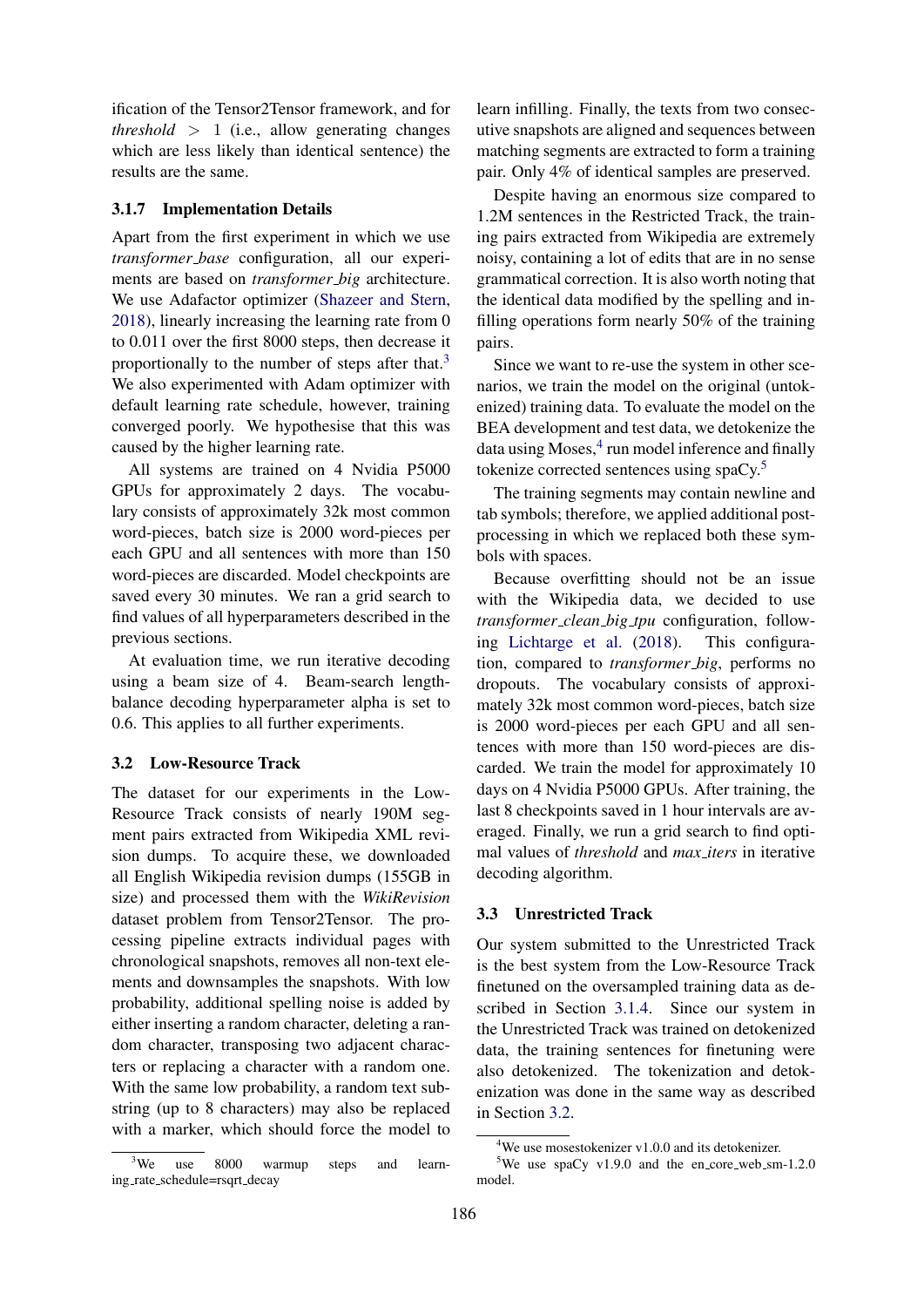<span id="page-4-1"></span>

| Track        |       |       | $F_{0.5}$ | <b>Best</b> | Rank  |
|--------------|-------|-------|-----------|-------------|-------|
| Restricted   | 67.33 | 40.37 | 59.39     | 69.47       | 10/21 |
| Unrestricted | 68.17 | 53.25 | 64.55     | 66.78       |       |
| Low Resource | 50.47 | 29.38 | 44.13     | 64.24       |       |

<span id="page-4-2"></span>System  $A \parallel B \parallel C \parallel N \parallel$  Combined Transformer-base architecture 39.98 32.68 23.97 14.49 32.47 Transformer-big architecture 39.70 35.13 26.22 20.20 34.20  $+ 0.2$  src drop, 0.1 tgt drop, 3 MLE  $\vert 42.06 \vert 38.25 \vert 28.72 \vert 23.80 \vert 38.15 \vert 20.38 \vert 25.380 \vert 38.15 \vert 38.15 \vert 38.15 \vert 38.15 \vert 38.15 \vert 38.15 \vert 38.15 \vert 38.15 \vert 38.15 \vert 38.15 \vert 38.15 \vert 38.15 \vert 38.15 \vert 38.15 \vert 38.15 \vert 38$ + Extended dataset 45.99 41.79 32.52 27.89 40.86 + Averaging 8 checkpoints  $\begin{array}{|c|c|c|c|c|c|c|c|c|} \hline \end{array}$  47.90  $\begin{array}{|c|c|c|c|c|c|} \hline \end{array}$  43.29 + Iterative decoding  $|48.75 |45.46 |37.09 |30.19 |44.27$ 

Table 2: Official shared task  $F_{0.5}$  scores on the test set.

Table 3: Development combined  $F_{0.5}$  score of incremental improvements of our system.

We finetune the system with the Adafactor optimizer. The learning rate linearly increases from 0 to 0.0003 over the first 20 000 steps and then remains constant. We employ source word dropout, target word dropout and weighted MLE. The training data for finetuning and the rest of the training scheme are identical to Section [3.1.7.](#page-3-5)

### <span id="page-4-0"></span>4 Results

We now present the results of our system. Additionally, we present several ablation experiments, which are evaluated on the concatenation of W&I and LOCNESS development sets (the *Dev combined*).

# 4.1 Shared Task Results

The official results of our three systems on the blind test set are presented in Table [2.](#page-4-1) All our systems have substantially higher precision than recall. It is an interesting observation that the system in the unrestricted track has similar precision as the model in the restricted track while having higher recall.

#### 4.2 Restricted Track

The first experiment we conducted is devoted to the incremental enhancements that we proposed in Section [3.1.](#page-1-1) As Table [3](#page-4-2) indicates, applying each enhancement results in higher performance on the development set. By applying all incremental improvements, total  $F_{0.5}$  score on the development set increases by 11.8%.

We improved the  $F_{0.5}$  score by adding

<span id="page-4-3"></span>

| Source  | Target  |                | Dev       |
|---------|---------|----------------|-----------|
| word    | word    | <b>MLE</b>     | combined  |
| dropout | dropout |                | $F_{0.5}$ |
| 0       | 0       | 1              | 34.20     |
| 0.1     |         |                | 37.89     |
| 0.2     |         |                | 38.26     |
|         | 0.1     |                | 35.43     |
|         | 0.2     |                | 33.98     |
|         |         | $\overline{2}$ | 34.56     |
|         |         | 3              | 34.28     |
|         |         | 4              | 34.17     |
| 0.2     | 0.1     |                | 37.89     |
| 0.2     |         | 3              | 38.68     |
| 0.2     | 0.1     | 3              | 38.15     |

Table 4: The effect of source word dropout, target word dropout, and MLE weight on development combined  $F_{0.5}$  score.

*source word dropout*, *target word dropout* and MLE weighting by almost 4%. To find out optimal values of all three hyper-parameters, we ran a small grid search. The results of this experiment are presented in Table [4.](#page-4-3) The source-word dropout improves the results the most, MLE provides minor gains, while the influence of targetword dropout on the results is unclear.

In the next experiment, we examined the effect of checkpoint averaging. Table [5](#page-5-0) presents results of the model without averaging and with averaging 4, 6, and 8 model checkpoints. The best results are achieved when 8 checkpoints are used and the results indicate that the more checkpoints are av-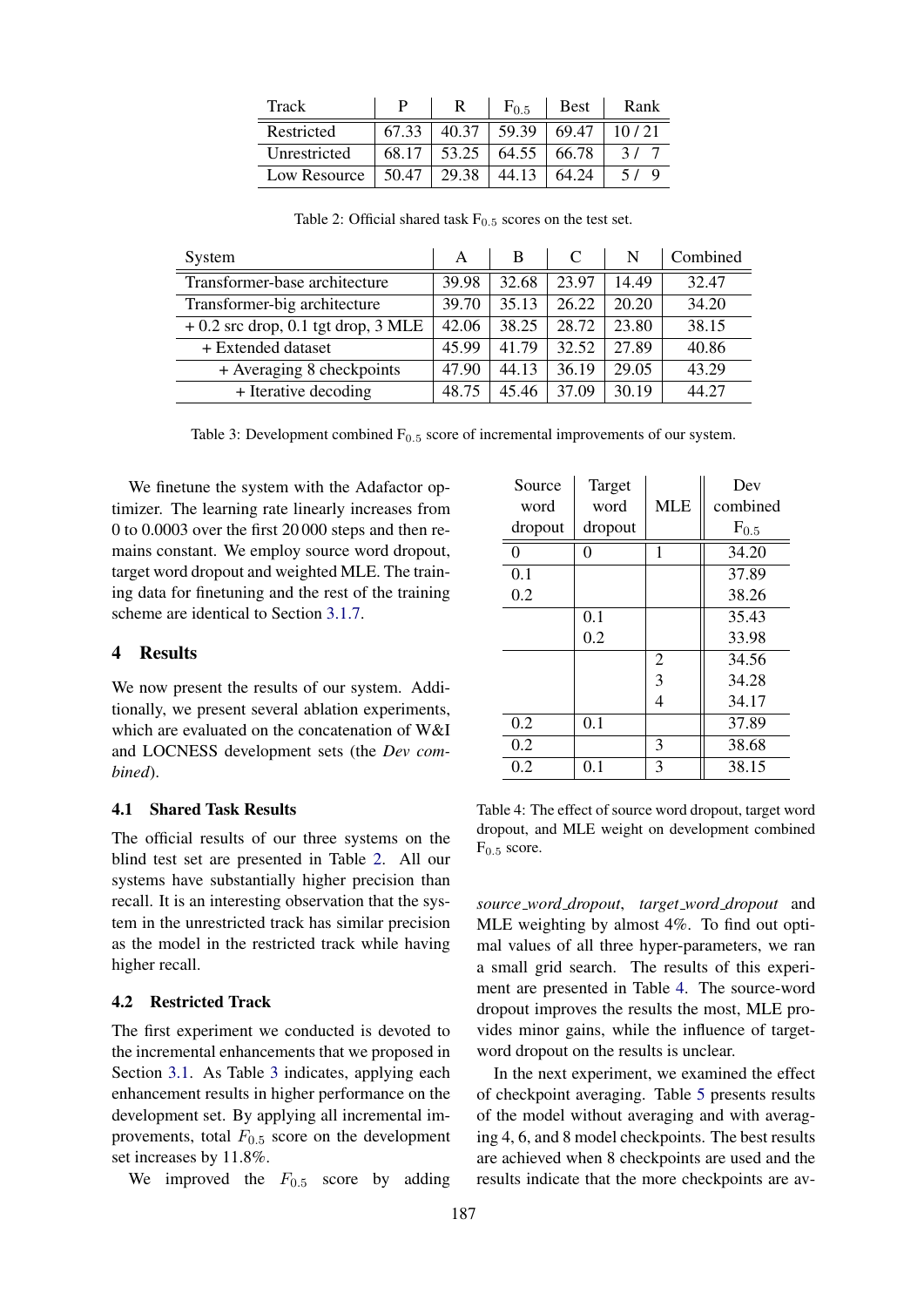<span id="page-5-1"></span>

Figure 1: Performance of iterative decoding depending on number of iterations and threshold parameters.

eraged the better the results are.

Finally, we inspect the effect of iterative decoding. Specifically, we run an exhaustive grid search to find optimal values of *threshold* and *max iters*. The results of this experimented are visualised in Figure [1.](#page-5-1) We can see that increasing *threshold* from 1 to values around 1.20 leads to substantially better results. Moreover, using more iterations also has a positive impact on the model performance. Both of these improvements are caused by the model generating more corrections which are deemed less likely to the model, i.e., we increase recall at the expense of precision.

# 4.3 Low-Resource Track

We train following models in the Low-Resource Track:

1. the *transformer big* configuration with

<span id="page-5-0"></span>

| Checkpointing           | Dev combined $F_{0.5}$ |  |
|-------------------------|------------------------|--|
| No checkpointing        | 41.55                  |  |
| Averaging 4 checkpoints | 43.00                  |  |
| Averaging 6 checkpoints | 43.13                  |  |
| Averaging 8 checkpoints | 43.29                  |  |

Table 5: Maximum development combined  $F_{0.5}$  score achieved by averaging the given number of checkpoints.

<span id="page-5-2"></span>

| ID |                                  | Dev       |  |
|----|----------------------------------|-----------|--|
|    | Model                            | combined  |  |
|    |                                  | $F_{0.5}$ |  |
|    | transformer_big                  | 22.03     |  |
|    | $0.2$ src drop, $0.1$ tgt drop   |           |  |
| 2  | transformer_clean_big_tpu        | 26.05     |  |
|    | no src drop, no tgt drop         |           |  |
| 3  | transformer_clean_big_tpu        | 24.80     |  |
|    | $0.2$ src drop, $0.1$ tgt drop   |           |  |
|    | transformer_clean_big_tpu        | 21.16     |  |
|    | no spelling or infillment errors |           |  |

Table 6: Development combined  $F_{0.5}$  score achieved with different models in the Low-Resource Track.

*input word dropout* set to 0.2 and *target word dropout* to 0.1 – settings similar to the best system in the Restricted Track but without edited MLE;

- 2. the *transformer clean big tpu* configuration – this configuration uses no internal dropouts;
- 3. the *transformer clean big tpu* configuration with *input word dropout* 0.2 and *target word dropout* 0.1;
- 4. the *transformer clean big tpu* configuration trained on sentences extracted from Wikipedia revisions without introducing additional spelling errors and infillment marker.

All but the fourth model use the training data as described in Section [3.2](#page-3-0) and the training scheme is in all models identical. The results of all models are presented in Table [6.](#page-5-2)

The best results are achieved with the second model which performs no dropouts. When we incorporate source and target word dropouts in the third experiment, the performance deteriorates by more than 1%. When we also add Transformer in-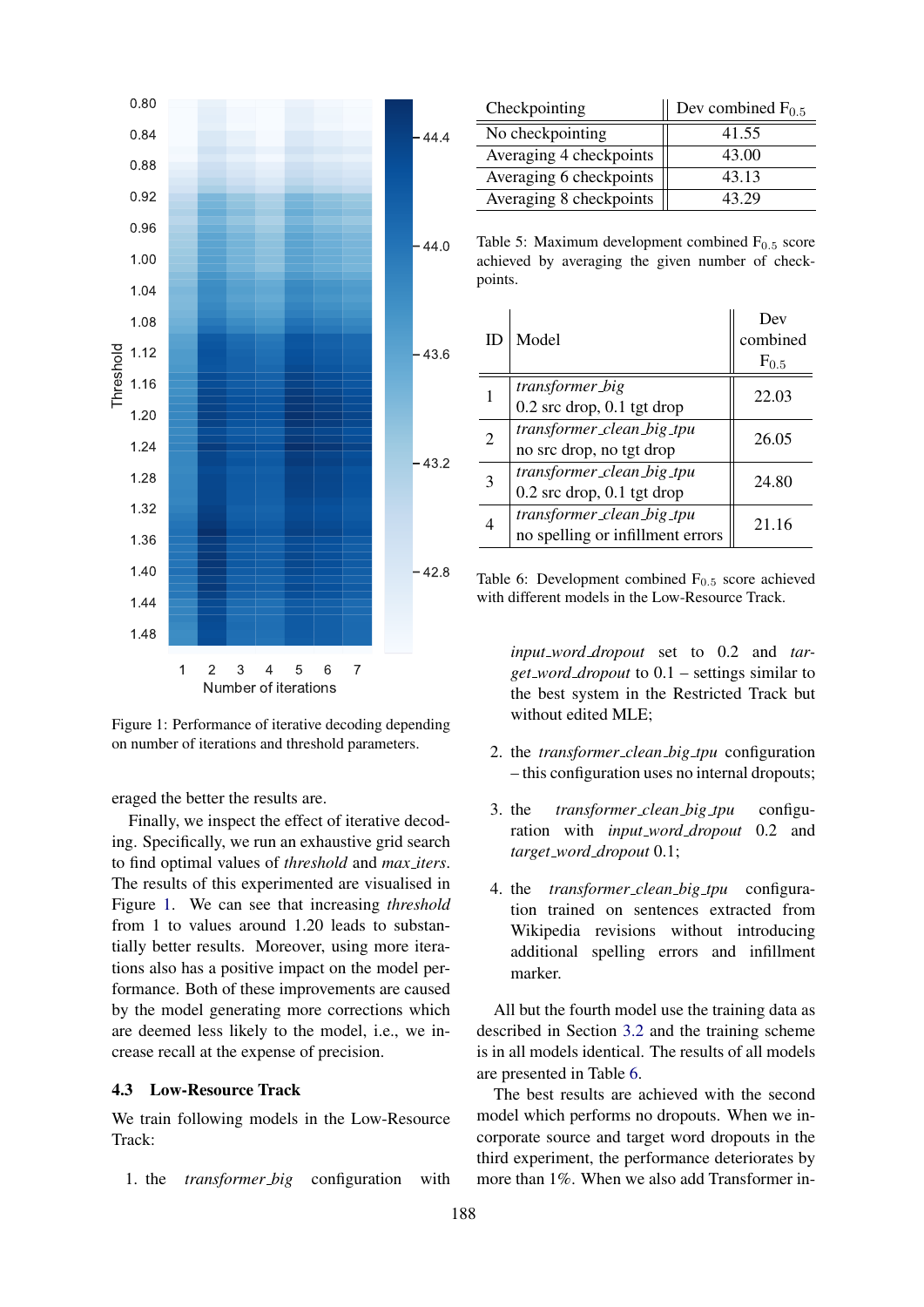<span id="page-6-1"></span>

Figure 2: Performance of iterative decoding depending on number of iterations and threshold parameters.

ternal dropouts in the first experiment, the performance drops by additional 2.8%. This confirms our assumption that the enormous amount of data is strong enough regularizer and the usage of additional regularizers leads to worse performance.

The results of the fourth model, which was trained on data without additional spelling and infillment noise, are almost 5% worse than when training on data with this noise. It would be an interesting experiment to evaluate the effect of spelling and infillment noise separately, but this was not done in this paper.

We also run an exhaustive grid search to find optimal values of *threshold* and *max iters* in iterative decoding. As we can see in Figure [2,](#page-6-1) the optimal value of *threshold* is now below 1 indicating that precision is now increased at the expense of recall. A performance gain in using more than one iteration is clearly visible.

#### 4.4 Unrestricted Track

In the Unrestricted Track, we tried finetuning the pretrained system with two different learning rate schedules:

- linearly increase learning rate from 0 to 0.011 over the first 8000 steps, then decrease it proportionally to the number of steps after that – exactly same as while training system from scratch in the Restricted Track (see Section [3.1.7\)](#page-3-5);
- linearly increase learning rate from 0 to 3e-4 then keep the learning rate constant as proposed by [Lichtarge et al.](#page-7-5) [\(2018\)](#page-7-5).

All other hyper-parameters and the training process remain the same as described in Section [3.3.](#page-3-1)

The first finetuning scheme overfitted the training corpus quite quickly while reaching score of 48.33. The second scheme converged slower and reached a higher score of 48.82.

# <span id="page-6-0"></span>5 Conclusion

We have presented our three systems submitted to the BEA 2019 Shared Tasks. By employing larger architecture, source and target word dropout, edited MLE, dataset extension, checkpoint averaging, and iterative decoding, our system reached 59.39  $F<sub>0.5</sub>$  score in the Restricted Track, finishing  $10<sup>th</sup>$  out of 21 participants.

In the Low Resource Track, we utilized Wikipedia revision edits as a training data, reaching 44.14  $F_{0.5}$  score. Finally, we finetuned this model using the annotated training data, obtaining 65.55  $F<sub>0.5</sub>$  score in the Unrestricted Track, ranking 3<sup>rd</sup> out of 7 submissions.

As future work, we would like to explore iterative decoding algorithm more thoroughly. Specifically, we hope that allowing *threshold* parameter to change in each iteration might provide gains. We would also like to train systems on Wikipedia revisions in other languages.

# Acknowledgements

The work described herein has been supported by OP VVV VI LINDAT/CLARIN project (CZ.02.1.01/0.0/0.0/16 013/0001781) and it has been supported and has been using language resources developed by the LINDAT/CLARIN project (LM2015071) of the Ministry of Education, Youth and Sports of the Czech Republic.